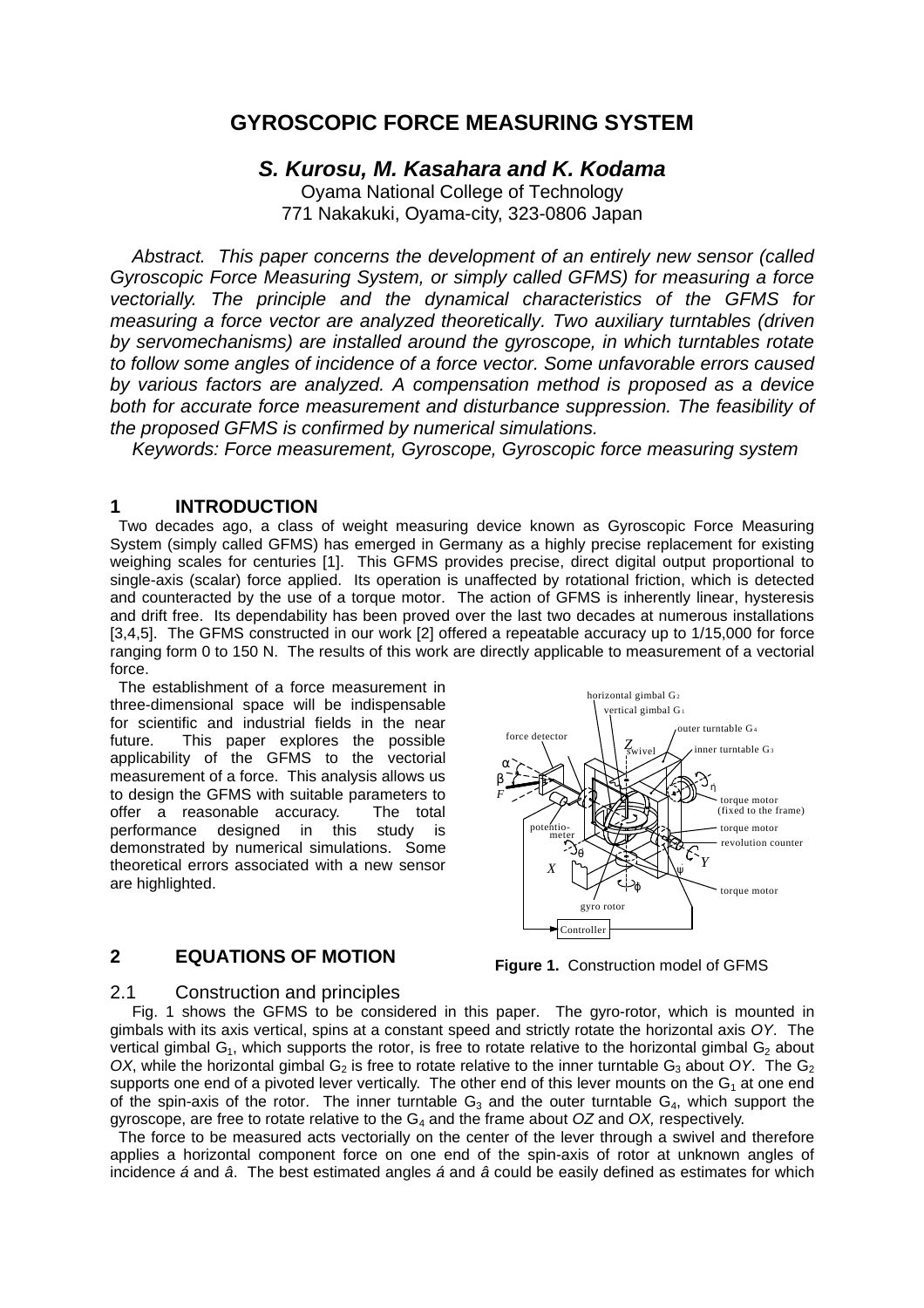the force *F* will be at maximum value. The servomechanisms of the  $G_3$  and  $G_4$  serve this purpose even better because the algorithm can be easily programmed. This principle of the GFMS is somewhat, similar to that of a well-known weathercock. This is why, in the GFMS, the force detector's aspect in space perpendicular to the direction of the object force is of dominant importance. The torque generated by the force applied causes the rotor in its gimbals to turn about *OY* and the rate of primary precession  $w = \dot{v}$  is directly proportional to the force *F* applied.

 This GMFS has some crucial disadvantages. First, the rotor is subjected to a precession *ù* about *OY*, which results in gyroscopic reaction toques about *OZ* and *OX*. These torques produce sustained oscillations on the  $G_3$  and  $G_4$  as disturbance inputs. Thus, in order to reduce the effects of the disturbance, we must present a compensation method over the frequency band of the disturbances. Second, the angles of incidence of a force applied are unknown to us. Thus estimation errors for the angles will be serious to the GMFS.

#### 2.2 Analytical description

The spin-axis of the rotor is defined by four rotations: namely  $h$  about *OX*,  $j$  about *Oz<sub>4</sub>*,  $y$  about  $O_{y3}$ , and *è* about *Ox2*. Euler's dynamical equations for the motion of a rigid body about a fixed point lead to the general motion of the GFMS. To consider now the operation of the GFMS as in Fig. 1 with the spin-axis *OZ* vertical and to point the output axis *OY* toward the direction of the force *F*, we suppose that the force vector *F* which acts on the force detector can be defined by two rotations required to move them from coincidence with *O-XYZ* to their final position, namely *á* about *OX* and *â* about *OZ'*. The equations of motion of this system can be described as follows:

$$
A\ddot{q} + c_1\dot{q} + H_0\dot{y} = T_{1x1}, \qquad B\ddot{y} + c_2\dot{y} - H_0\dot{q} = T_{2y2}
$$
  
\n
$$
(C + D_1\cos^2 y + D_2\sin^2 y)\dot{j} + \{c_3 + (D_2 - D_1)\dot{y}\sin y\cos y\}\dot{j} = -T_{1x1}\sin y - T_{3z3}
$$
  
\n
$$
(E + F_1\cos^2 \dot{j} + F_2\sin^2 \dot{j})\dot{k} + \{c_4 + (F_2 - F_1)\dot{j}\sin \dot{j}\cos \dot{j}\}\dot{k}
$$
  
\n
$$
= T_{1x1}\cos \dot{j}\cos y + T_{2y2}\sin \dot{j} - T_{4x4}
$$
\n(1)

where  $H_0$  is the spin angular momentum of  $G_0$ , A, B, C, and E are the moments of inertia about  $Ox_2$ ,  $Ox_3$ ,  $Oz_4$  and  $OX$ ,  $D_1$  and  $D_2$  are the moments of inertia including  $G_1$  and  $G_2$  about  $Oz_3$  and  $G_2$  about  $Ox_2$ ,  $F_1$  and  $F_2$  are the moments of inertia of the G<sub>3</sub> about  $Ox_3$  and  $Oy_3$ ,  $T_{1x1}$ ,  $T_{2y2}$ ,  $T_{3z3}$  and  $T_{4x4}$  are the torque applied about *Ox1*, *Oy2*, *Oz3* and *Ox4*, and *c1*, *c2*, *c3* and *c4* are the viscous friction coefficients about *Ox2*, *Oy3*, *Oz4* and *OX*, respectively.

The external torque  $T_{1x1}$  about  $Ox_1$  supplied by the force F to the gimbal G<sub>1</sub> can be written as

$$
T_{1x1} = -Fa[\cos b \cos j \cos(a+h) - \sin b \sin j + q \cos y \cos b \sin(a+h) -q \sin y {\cos b \sin j \cos(a+h) + \sin b \cos j}] \tag{2}
$$

where  $F$  is the force acted on the force detector,  $2a$  is the length of a lever arm. In this ideal case which means  $a + h = 0$  and  $b + j = 0$ , rearrangement of Eq. (2) gives

$$
T_{1x1} = -Fa \tag{3}
$$

That is to say, from Eq. (1-1), we get the following equation, which is the principle of the GMFS,

$$
H_0 w = -Fa \tag{4}
$$

in which the system maintains it virtually perfect linearity of the precession rate *ù* against the applied force *F*.

The feedback torques exerted on the  $G_2$ ,  $G_3$  and  $G_4$  by the torque motors are given by:

$$
T_{2 y 2} = k_{P} \mathbf{q} + k_{I} \int_{0}^{t} \mathbf{q} dt
$$
  
\n
$$
T_{3z3} = K_{P3} (\mathbf{j} - \mathbf{j}_{r}) + K_{D3} \mathbf{j}, \qquad T_{4x4} = K_{P4} (\mathbf{h} - \mathbf{h}_{r}) + K_{D4} \mathbf{h}
$$
\n(5)

where  $k_P$  and  $k_I$  are the proportional and integral gains of the torque motor installed on the G<sub>3</sub>,  $K_{P3}$  and  $K_{D3}$  are the proportional and derivative gains of the torque motor installed on the G<sub>4</sub>,  $K_{P4}$  and  $K_{D4}$  are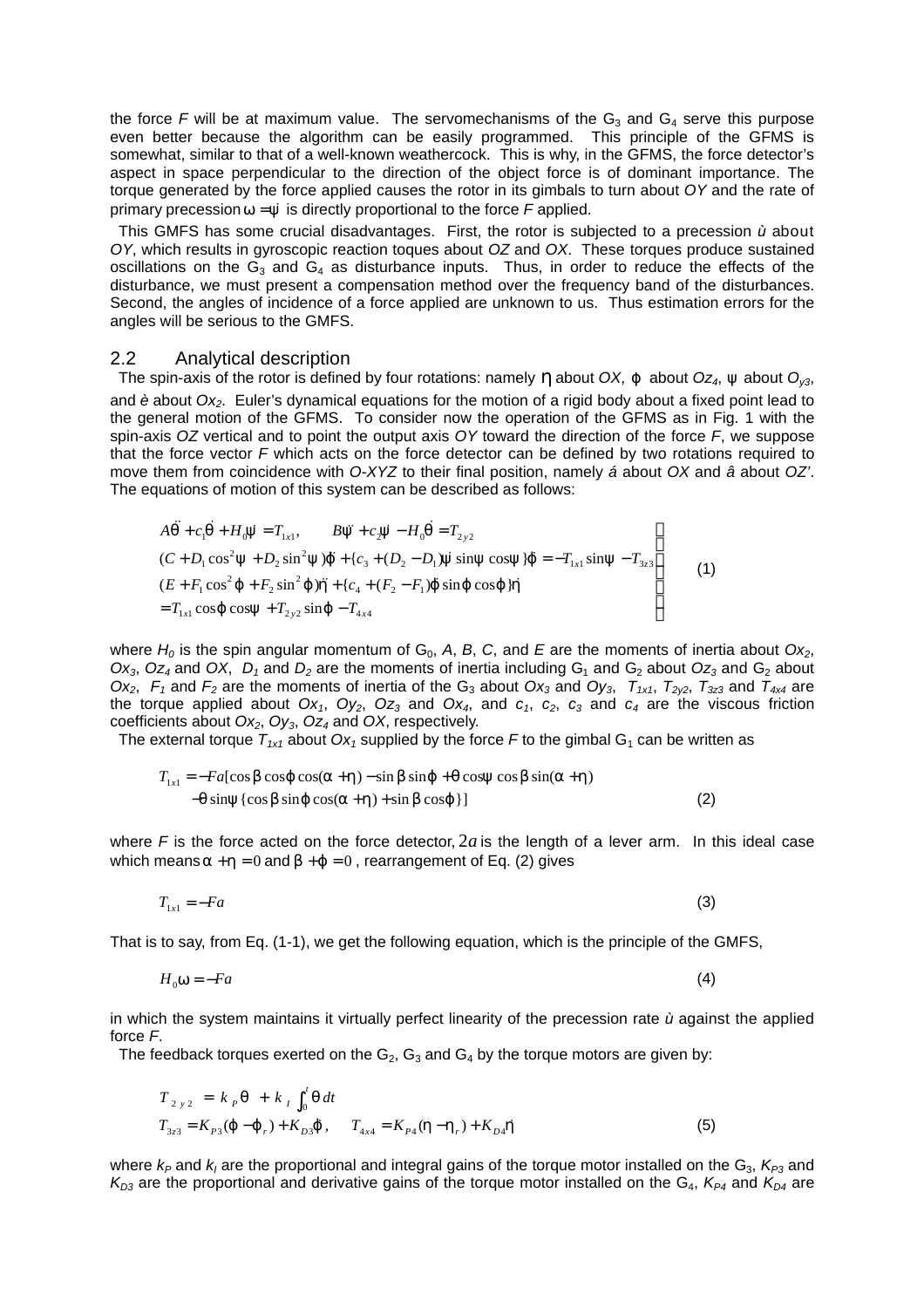the proportional and derivative gains of the torque motor installed on the frame, and  $\varsigma_r$  and  $\ddot{o}_r$  are the reference inputs for the servomechanisms to estimate *á* and *â*, respectively.

 The natural frequencies and the damping coefficients of the gyroscope itself can be easily obtained by:

Low freq. mode: High freq. mode:

$$
p_1 = \sqrt{\frac{k_I}{C}}, \quad \mathbf{z} = \frac{k_p}{2\sqrt{H_0 k_I}} \qquad p_2 = \frac{H_0}{\sqrt{AB}}, \quad \mathbf{z} = \frac{Ac_2 + Bc_1}{2H_0\sqrt{AB}} \tag{6}
$$

The natural frequencies and the damping coefficients of the servomechanisms can be easily found as follows:

$$
p_{s3} = \sqrt{\frac{K_{p3}}{C}}, \quad \mathbf{z}_{s3} = \frac{K_{D3}}{2\sqrt{CK_{p3}}}, \quad p_{s4} = \sqrt{\frac{K_{p4}}{E}}, \quad \mathbf{z}_{s4} = \frac{K_{D4}}{2\sqrt{EK_{p4}}}
$$
(7)

Using the above characteristic values it is possible to design the GFMS, as discussed later.

#### 2.3 Gyroscopic reaction

In order to design the servomechanisms of the  $G_3$  and  $G_4$ , we show the steady-state equations of the GFMS, in which PD control action is used. To find steady-state values we put  $\ddot{y} = 0$ ,  $\ddot{q} = \dot{q} = 0$ ,  $h = h = 0$  and  $f = f = 0$  into Eqs. (1) through (5), and results are:

$$
\dot{y}_e = w_e = -\frac{a}{H_0} F, \quad q_e = 0, \quad \dot{J}_e = \dot{J}_r + \frac{F a \sin y}{K_{p_3}} \\
h_e = h_r - \frac{F a \cos y \cos j}{K_{p_4}} + \frac{T_{2y2} \sin j}{K_{p_4}} \tag{8}
$$

It should be noted that the third and fourth equations in Eq. (8) indicate additional torques due to the gyroscopic reaction. The second terms of both Eq. (8-3) and (8-4) show the oscillation components with the same frequency as that of the output *ù*. On the other hand, the third term of Eq. (8-4) shows the dc-component due to the integral (I) control action. These gyroscopic reaction torques can be assumed as disturbance inputs to the  $G_3$  and  $G_4$ . Disturbance inputs can be rejected by using a feedback compensation. By increasing the gains of compensator in servomechanisms, the sensitivity to a disturbance can be decreased.

#### 2.4 Estimation of á and â

The steady state value of the output  $\dot{y} = w$  can be written as:

$$
\mathbf{w} = -\frac{Fa}{H_0} \{ \cos \mathbf{b} \cos \mathbf{j} \, , \cos(\mathbf{a} + \mathbf{h}_r) - \sin \mathbf{b} \sin \mathbf{j} \, , \} \tag{9}
$$

If any three sets of reference inputs are excited as  $(h_{r0}j_{r0})$ ,  $(h_{r1}j_{r1})$  and  $(h_{r2}j_{r2})$  sequentially, the outputs  $w_0$ ,  $w_1$  and  $w_2$  for each of them can be obtained by Eq. (9).The magnitudes of step-changes in the reference inputs are defined by:

$$
\Delta \mathbf{h}_r = \mathbf{h}_{r1} - \mathbf{h}_{r0} = \mathbf{h}_{r2} - \mathbf{h}_{r1}, \quad \Delta \mathbf{j}_r = \mathbf{j}_{r1} - \mathbf{j}_{r0} = \mathbf{j}_{r2} - \mathbf{j}_{r1}
$$
(10)

Initial values for Δ*h<sup>r</sup>* and Δ*j<sup>r</sup>* should be chosen to give the best estimates. Consequently, the best estimates *á* and *â* can be easily obtained.

The steady-state errors in servomechanisms are given by:

$$
a + h_r = e_a, \quad b + j_r = e_b \tag{11}
$$

where *åá* and *åâ* indicate errors of estimates *á* and *â*. For practical application, we can see that these errors do not influence the total amount of measuring error (less than  $10^{-4}$ ).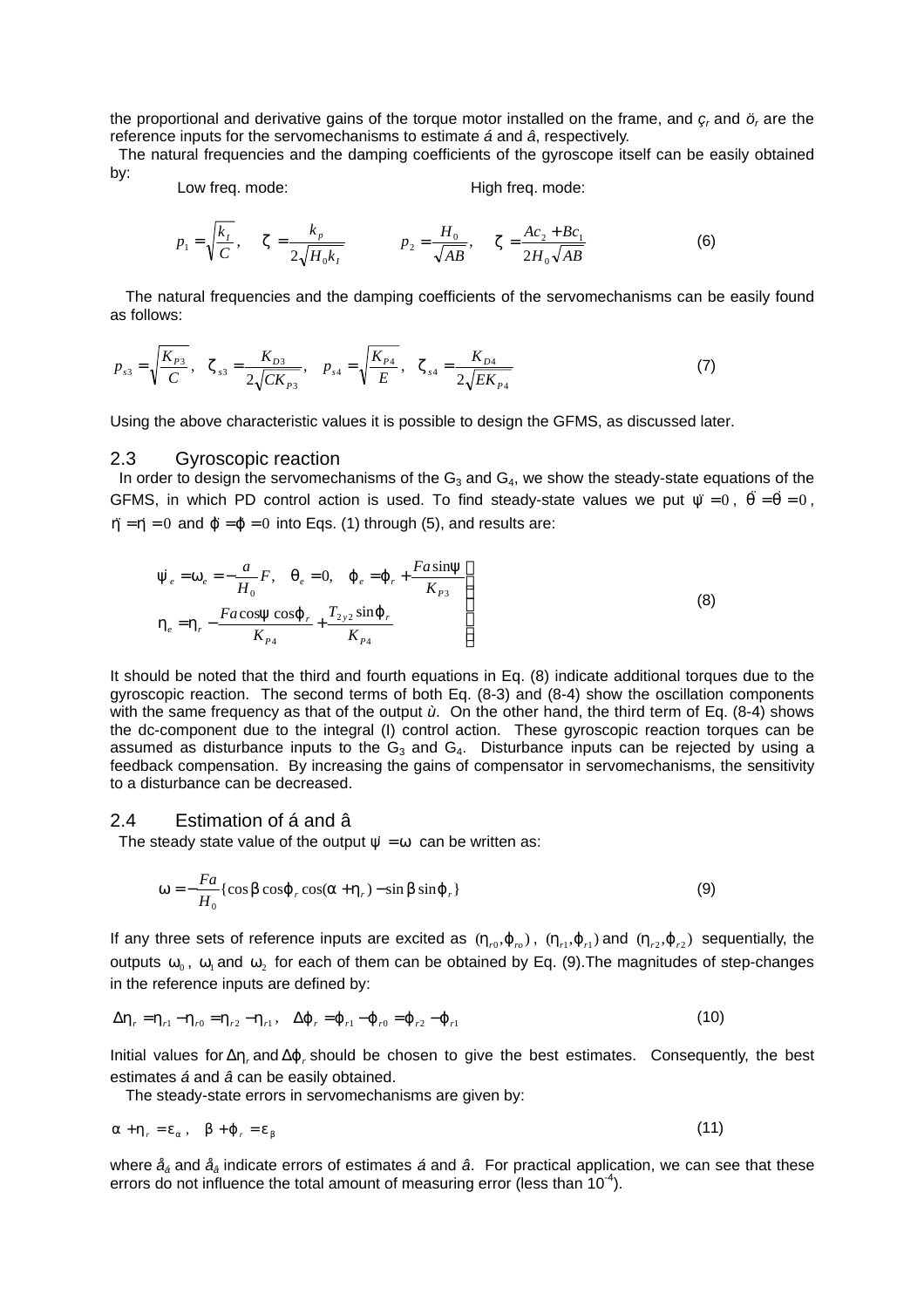As a result, the components of *F* in three-dimensional space are given by:

 $F_x = -F \sin b$ ,  $F_y = F \cos a \cos b$ ,  $F_z = F \sin a \cos b$ . (12)

Based on this estimation procedure, we must determine the approximate values of the computational time  $\Delta t$  and the step-changes in the reference inputs  $\Delta \mathbf{h}$  and  $\Delta \mathbf{j}$ .

## **3 DESIGN**

.

 The design specifications and the gain constants obtained for the GFMS are summarized in Table 1. In the feedback compensation, the criterions used in designing servomechanisms are specified to give a sufficient performance as follows:

- for the measuring error for a forcing input: measuring error  $10^{-3}$  within a time 2 [s]
- for the disturbance suppression: magnitude ratio or gain -15 [dB]

The size and characteristics of the components of the GFMS are given in Table 2.

|                                 | low freq.               |     | high freq.               |             | spin angula                 |
|---------------------------------|-------------------------|-----|--------------------------|-------------|-----------------------------|
| natural freq.                   | $p_1$                   | 6   | p <sub>2</sub>           | 70          | length of le                |
| damping<br>coefficients         | æ                       | 0.5 | æ                        | 0.1         | moments o                   |
|                                 | Turntable $G_3$         |     | Turntable G <sub>4</sub> |             |                             |
| natural freq.                   | $p_{s3}$                | 24  | $p_{s4}$                 | 24          | viscous fric<br>coefficient |
| damping<br>coefficients         | æ                       | 1.0 | $\partial \mathbb{B}_4$  | 1.0         |                             |
| gain const. of<br>feedback loop | $\frac{K_{P3}}{K_{D3}}$ |     | $\frac{K_{P4}}{K_{D4}}$  | 36.5<br>3.0 |                             |

# **Table 1.** Design specifications

and gain constants of GFMS **Table 2.** Constants of GFMS

| spin angular momentum(Ho)                                                         | 0.45 [ $kgm^2/s$ ]                      |  |
|-----------------------------------------------------------------------------------|-----------------------------------------|--|
| length of lever system (2á)                                                       | 5.5×10 <sup>-2</sup> [m]                |  |
| moments of inertia<br>A.                                                          | $5 \times 10^{-3}$ [kgm <sup>2</sup> ]  |  |
|                                                                                   | $9 \times 10^{-3}$ [kgm <sup>2</sup> ]  |  |
|                                                                                   | $16 \times 10^{-3}$ [kgm <sup>2</sup> ] |  |
|                                                                                   | $60\times10^{-3}$ [kgm <sup>2</sup>     |  |
| viscous friction                                                                  | 0.144 [Nms]                             |  |
| coefficients (c <sub>1</sub> , c <sub>2</sub> , c <sub>3</sub> , c <sub>4</sub> ) |                                         |  |

## **4 SIMULATIONS**

 Numerical simulations of responses to a force input were worked out to illustrate the application of the GFMS. The overall structure of the GFMS is shown by the block diagram of Fig. 2. The observed signals *w* ,*h* and*j* of the gyroscope and the turntables are sent to the estimator. The angles*a* and *b* are calculated with the estimator by itself. For the simulation, the force applied and the angles of incidence *a* and *b* are set to be 1 [N] and  $a = -45^\circ$  and  $b = -60^\circ$ , respectively.



**Figure 2.** Overall structure of three-dimensional GMFS